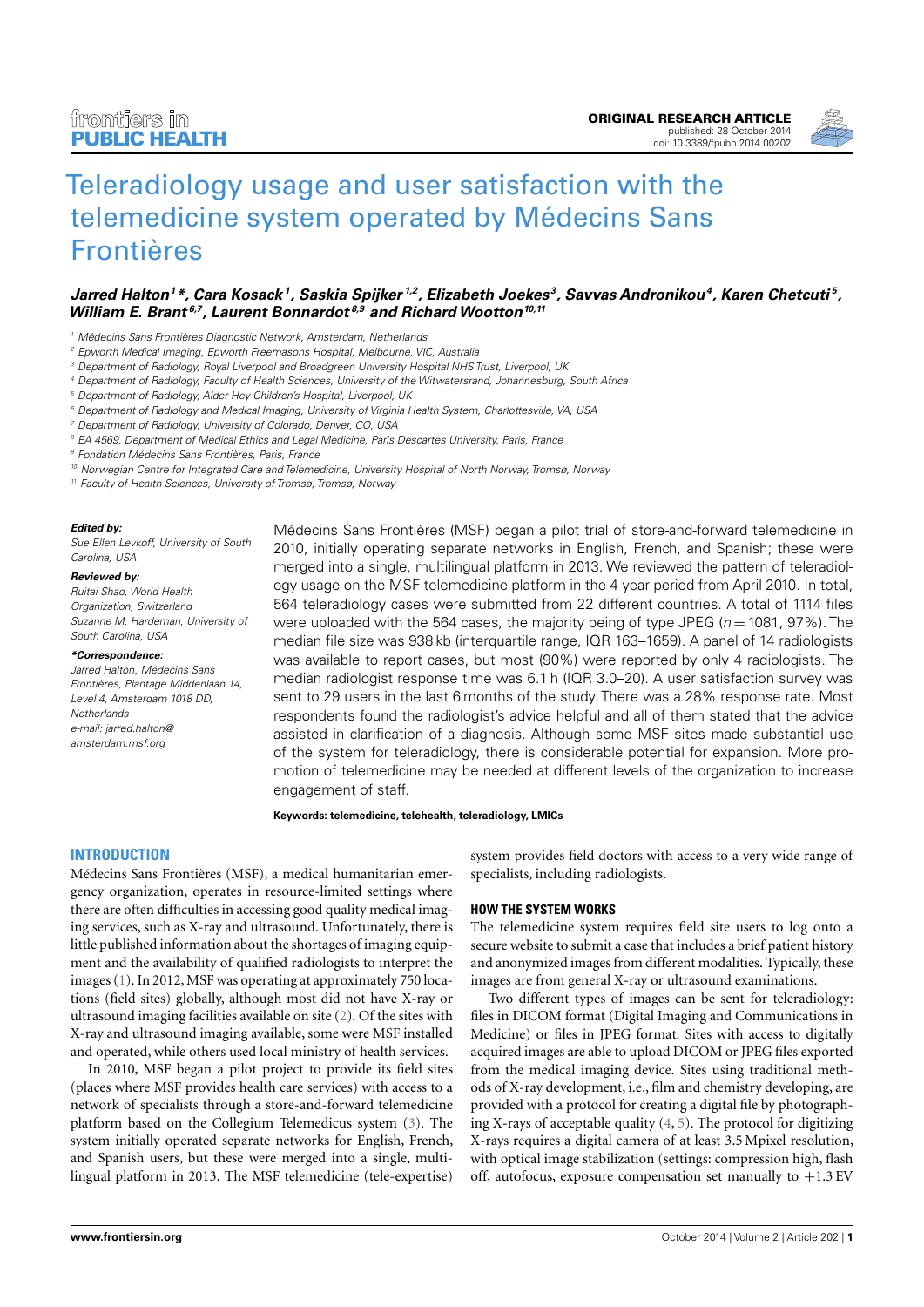for chest X-rays, 0 for other anatomical areas) fixed to a tripod placed 70 cm from the light box perpendicular to the film with extraneous light blocked from the outer edges of the X-ray [\(4,](#page--1-3) [5\)](#page--1-4).

Once a case has been submitted, an email prompt is sent automatically to the coordinators of the system who can then log on to the website and allocate the case. The allocation of a case to a radiologist for consultation is referred to as a query. Some cases require allocation to more than one radiologist, e.g., if that person is unavailable for some reason. Therefore, there are more queries than cases. An email prompt is sent to the radiologist once a case is allocated to them, and a subsequent email prompt is sent to the field site when the radiologist has submitted their findings. All specialists' findings are purely advisory, and the final decision on patient management remains with the clinician in the field. In all cases, images, findings, and correspondence are stored securely on the telemedicine platform for ease of future reference. Patient data and images are stored on the secure website but are not included in email messages for reasons of confidentiality.

## **OBJECTIVE**

The aim of the present study was to assess teleradiology usage on the MSF telemedicine platform since its inception. Our hypothesis was that there would be an overall growth in teleradiology usage.

## **MATERIALS AND METHODS**

We conducted a retrospective analysis of all cases sent for radiologist consultation from April 2010 to March 2014 from data extracted from the MSF telemedicine system. Ethics permission was not required, because patient consent to access the data had been obtained and the work was a retrospective chart review conducted by the organization's staff in accordance with its research policies.

We collated the extracted data on a spreadsheet (Excel 2007, Microsoft) and analyzed the number and origin of cases, turnaround times, the number of cases read by participating radiologists, the number of queries per case, and overall usage. Any cases apparently representing statistical outliers were reviewed individually to ascertain the reason.

Starting in October 2013, requests were sent to field staff referring cases to complete a user feedback questionnaire. The requests were sent 21 days after the referral was made. The questionnaire contained 12 questions, part of a larger study to be reported elsewhere. The present work considers the two questions relating to user satisfaction:

| (1) Did you find the advice helpful?                            |     |
|-----------------------------------------------------------------|-----|
| (2) If YES, did it- (tick any that apply)                       |     |
| - Clarify your diagnosis                                        |     |
| - Assist with your management of the patient                    |     |
| - Improve the patient's symptoms                                | 659 |
| - Improve function                                              | 814 |
| - Any other reason? Please specify                              | 903 |
|                                                                 | 904 |
| <b>RESULTS</b>                                                  | 919 |
| <b>NUMBER OF CASES</b>                                          |     |
| In total 564 toleradiology cases were sent in the 4 year period | 101 |

In total, 564 teleradiology cases were sent in the 4-year period from April 2010 to March 2014. The first case was submitted in

June 2011, so the mean referral rate from that time was approximately 16 cases per month. The maximum number of cases sent was 64, in October 2012. There was no clear pattern of overall growth in usage during the study period.

## **IMAGES**

A total of 1114 files were uploaded with the 564 cases submitted. The majority of the uploaded files were of type JPEG ( $n = 1081$ , 97%); there were 18 compressed files (.zip), which were also mainly JPEG type (**[Table 1](#page-1-0)**). The average number of uploaded files per case was 1.98 (range 1–16). The median file size was 938 kb (IQR 163–1659).

## **NUMBER OF QUERIES**

In total, there were 661 queries from the system for a radiologist consultation. This represented an average of 1.2 queries per case. The number of queries varied between radiologists from 0 to a maximum of 32 per month for the busiest, see **[Figure 1](#page-2-0)**.

## **ORIGIN OF CASES**

A total of 564 cases were sent from 22 different countries (see **[Table 2](#page-3-0)**). The majority of cases, 69% (388/564), came from two countries: Central African Republic and Malawi.

## **TURNAROUND TIME**

The median delay in allocating a case by the system coordinators was 0.4 h (IQR 0.1–1.3). The median radiologist response time, which includes the delay in allocation, was 6.1 h (IQR 3.0–20), which is based on 563 cases. One additional case was allocated, but left unanswered and was excluded from the turnaround time results.

## **RADIOLOGISTS**

A total of 14 radiologists were available through the system and during the study period 12 radiologists were sent at least one case.

## <span id="page-1-0"></span>**Table 1 | Contents of the compressed files**.

| <b>Case number</b> | <b>Content of zip file</b> | <b>Type of image</b> |  |
|--------------------|----------------------------|----------------------|--|
| 20                 | 1 JPEG                     | Document image       |  |
| 419                | 5 JPEGs                    | CT scan              |  |
| 537                | 25 JPEGs                   | CT scan              |  |
| 538                | 16 JPEGs                   | CT scan              |  |
| 577                | 6 JPEGs                    | CT coronary scan     |  |
|                    | 2 JPEGs                    | Document images      |  |
|                    | 1 JPEG                     | Document image       |  |
|                    | 2 JPEGs                    | Document images      |  |
|                    | 1 JPEG                     | Document image       |  |
|                    | 5 JPEGs                    | Document image       |  |
| 659                | 53 JPEGs                   | MRI scan             |  |
| 814                | 7 JPEGs                    | Ultrasound scans     |  |
| 903                | 3 JPEGs                    | X-rays               |  |
| 904                | 4 JPEGs                    | X-rays               |  |
| 919                | 75 JPEGs                   | CT scan              |  |
|                    | 73 JPEGs                   | CT scan              |  |
| 1242               | DICOM dataset              | MRI scan             |  |
|                    | DICOM dataset              | MRI scan             |  |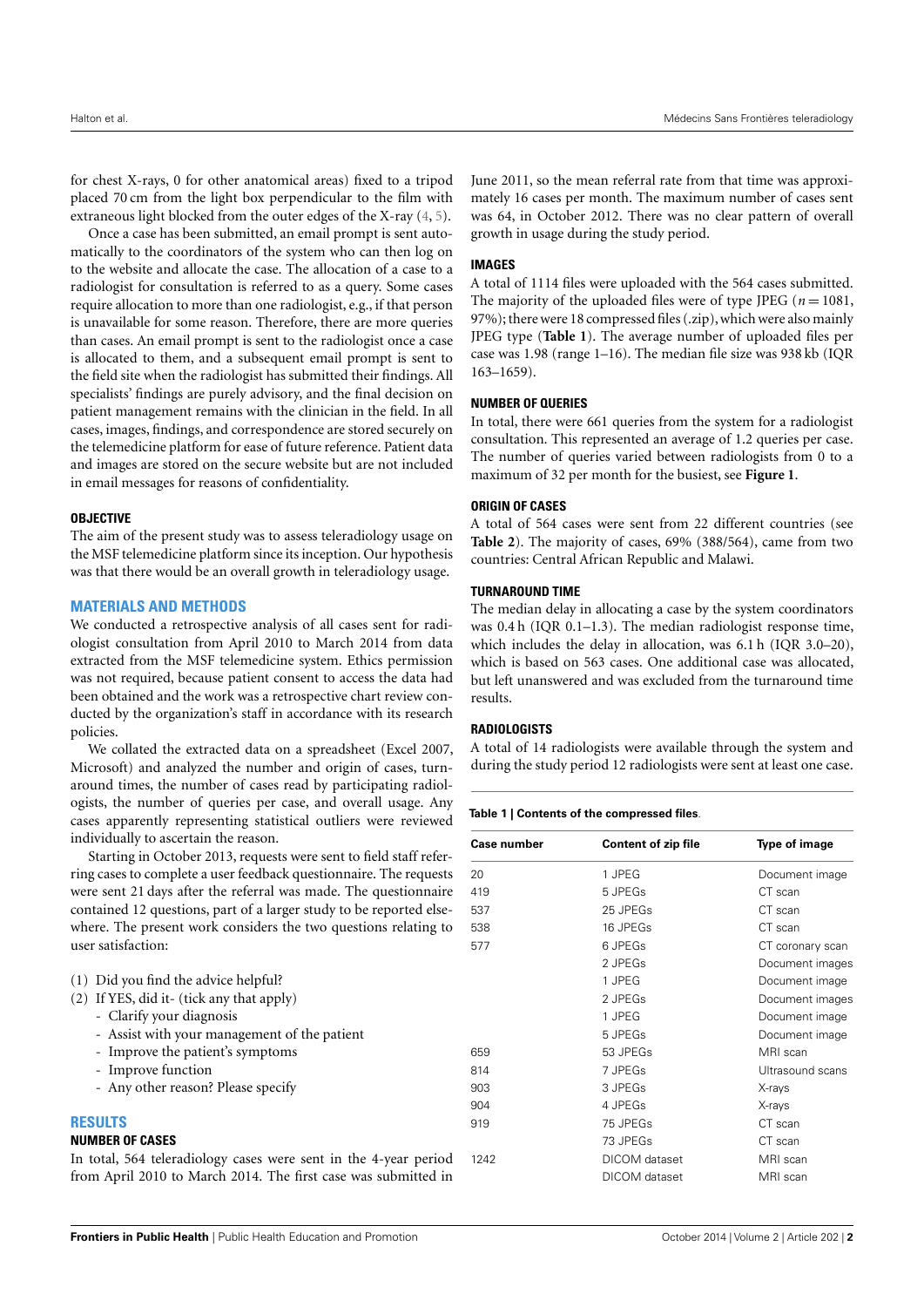

<span id="page-2-0"></span>Four radiologists were allocated 90% (507/564) of all cases, with radiologist B allocated the majority, 64% (361/564), **[Figure 2](#page-3-1)**.

## **USER SATISFACTION**

Between 27 October 2013 and 31 March 2014, a total of 29 requests for completion of the survey were sent to referrers who had submitted radiology cases. A total of eight completed surveys were received (28% response rate). Most respondents (7/8) found the radiologist's advice helpful and all (6/6) stated that the advice assisted in clarification of a diagnosis, see **[Table 3](#page-4-0)**.

## **DISCUSSION**

## **NUMBER OF CASES**

Teleradiology via the MSF Telemedicine system has been possible since April 2010, although it took over a year for the first teleradiology case to be sent in June 2011. The lack of system usage during that time was probably due to a lack of awareness within field sites and operational centers, the time taken to acquire acceptance of a new technology, and the limited number of field sites with access to both medical imaging facilities and a suitable Internet connection. The increase in cases requesting radiology advice occurred after a focused effort by the MSF Diagnostic Imaging Working Group to promote the service among headquarters and field staff through emails, internal newsletters, presentations at internal scientific events and workshops.

## **ORIGIN OF CASES**

Médecins Sans Frontières has been operating in Malawi and Central African Republic for over 20 years [\(6,](#page--1-5) [7\)](#page--1-6). Recent collaborations on the use of teleradiology in Malawi [\(8\)](#page--1-7) and an X-ray installation with mandatory teleradiology use in Central African Republic probably explain the high number of cases from these countries.

## **USAGE**

Although some field sites made substantial use of the system for teleradiology, there is clearly considerable potential for expansion. There were also fluctuations in the use of the system, which can probably be attributed to changes in personnel at field sites familiar with the telemedicine system, limitations to Internet access in remote locations, and periods of medical equipment repair/maintenance. The pattern of usage for the six sites referring the most cases showed no general trends (see **[Figure 3](#page-4-1)**). A number of sites sent fewer than 10 cases per month with irregular, unexplained peaks, and troughs. The period from April 2012 to January 2013 showed relatively consistent usage with the peak volume of teleradiology cases occurring in October 2012. This coincided with the field site in Central African Republic commencing use of the system, which continued until the end of January 2013. The usage stopped in January 2013 due to the deterioration of the security situation and removal of most expatriate staff from Boguila in the Central African Republic. This also explains in part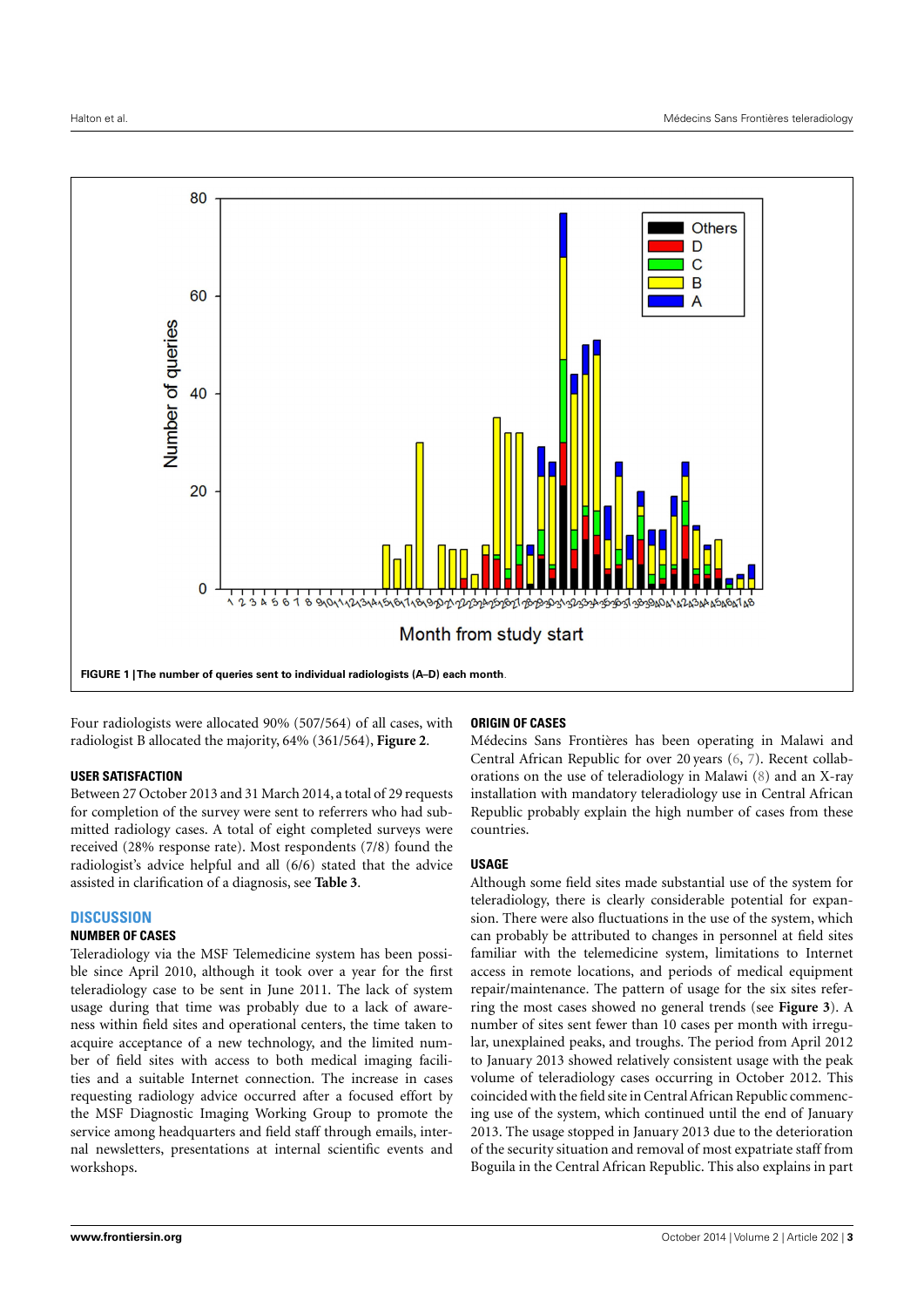<span id="page-3-0"></span>

| Table 2  The country of origin of cases sent for teleradiology. |
|-----------------------------------------------------------------|
|-----------------------------------------------------------------|

| Country                           | No. of cases   |
|-----------------------------------|----------------|
| Afghanistan                       | 1              |
| Kyrgyzstan                        | 1              |
| South Africa                      | 1              |
| Swaziland                         | 1              |
| Syria                             | 1              |
| Georgia                           | $\overline{2}$ |
| Turkey                            | $\overline{2}$ |
| Kenya                             | $\overline{2}$ |
| Yemen                             | $\overline{2}$ |
| France (operational center)*      | 3              |
| Democratic Republic of the Congo  | 4              |
| Netherlands (operational center)* | 4              |
| Sudan/South Sudan                 | 4              |
| Armenia                           | 5              |
| Ethiopia                          | 5              |
| Guinea                            | 12             |
| Chad                              | 18             |
| Cambodia                          | 23             |
| Uganda                            | 35             |
| Tajikistan                        | 50             |
| Malawi                            | 170            |
| Central African Republic          | 218            |
| Total                             | 564            |

\* The small number of cases from France and the Netherlands were submitted by headquarters staff on behalf of field doctors in unidentified countries.



<span id="page-3-1"></span>the decreases in total number of cases for the period February 2013 to March 2014.

## **IMAGES**

A quality assessment of all X-rays sent for teleradiology in 2012 for MSF reported a clear superiority in the quality of X-rays originating from sites with computed radiography (CR) compared

with traditional film chemistry development [\(9\)](#page--1-8). This assessment included the MSF Telemedicine system and a separate platform, vRad (Virtual Radiologic Corporation, Eden Prairie, MN, USA), a commercial teleradiology company providing *pro bono* services to MSF.

## **NUMBER OF QUERIES**

The difference between the number of cases (554) and the number of queries (661) was caused by certain cases requiring a second or multiple allocations to different radiologists. This may occur in situations when the radiologist first allocated a case was not available to reply within 24 h, the allocation was made to an incorrect sub specialist (for example, adult images being sent to a pediatric radiologist), or the expertise of more than one radiologist was required for a single case.

During the evolution of the system, detailed information about radiologist availability and sub specialty expertise was acquired to guide coordinators in suitably allocating cases. This has improved the turnaround times.

## **TURNAROUND TIME**

The telemedicine system is available 24 h a day, 7 days a week and cases are submitted, allocated, and reviewed from different countries and time zones around the world. Cases are allocated based on the clinical question raised by the field worker, type of imaging study, sub specialty of the radiologist, and the time zone the radiologist reporting the cases operates from. The system is not designed for life-threatening emergency cases, since it operates in store-and-forward mode.

## **RADIOLOGISTS**

The system has relied heavily on four radiologists who were consulted in the majority of cases (90%). This has been beneficial for continuity and familiarity between the field site staff and the radiologist, and the radiologist's understanding of available resources and typical disease burdens at that site. However, this is also a potential disadvantage in the future, especially if the volume of cases increases, as it may create an over-reliance on a small number of radiologists and loss of interest from other less active radiologists. Recruitment of additional radiologists is hampered by the requirement to understand local disease epidemiology and health care setting. Radiologists working in low resource settings are scarce and less likely to be available for teleradiology support, in addition to their daily workload.

## **LESSONS LEARNT**

Despite the system being available to all MSF field sites with access to medical imaging facilities and despite very few radiologists being present in the field, only a limited number of sites have made regular use the service. There has been no overall trend of increased use of the system. There could be a number of reasons for this, including a lack of knowledge about the availability of teleradiology. A regular program of information about the system might be helpful in the future. Periods of peak usage were directly related to particular sites or individual referrers, rather than a collective increase across numerous sites. Briefing of expatriate staff prior to departure for a field site, and promotion of use by medical advisers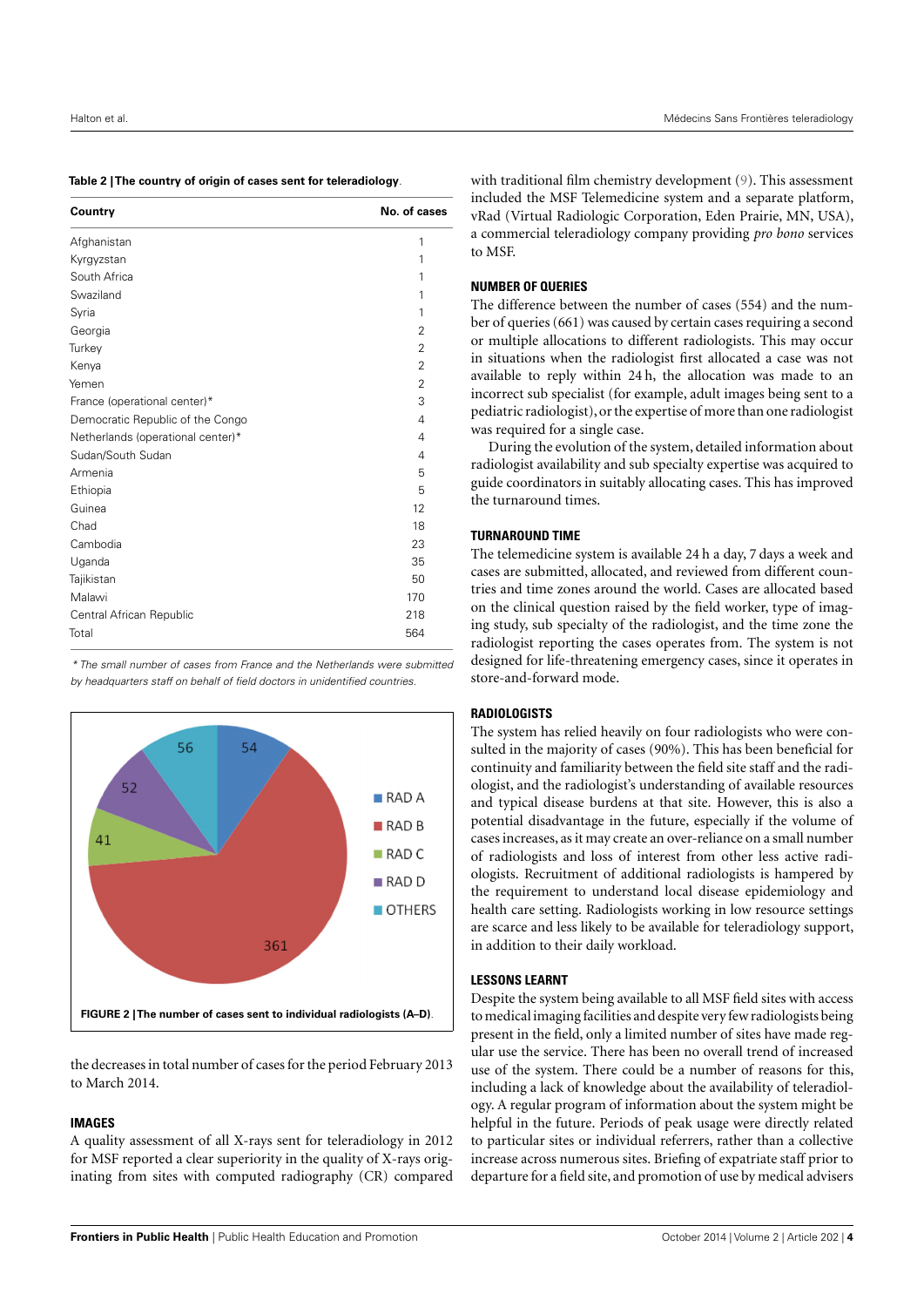| Case_no | Q1<br>Did you find the<br>advice helpful? | Q <sub>2a</sub><br><b>Clarify your</b><br>diagnosis? | 2 <sub>b</sub><br>Assist with your<br>management of<br>the patient? | 2c<br>Improve the<br>patient's<br>symptoms? | 2d<br>Improve<br>function? | <b>2e</b>                                                                                                                                                                                                            |
|---------|-------------------------------------------|------------------------------------------------------|---------------------------------------------------------------------|---------------------------------------------|----------------------------|----------------------------------------------------------------------------------------------------------------------------------------------------------------------------------------------------------------------|
|         |                                           |                                                      |                                                                     |                                             |                            |                                                                                                                                                                                                                      |
| 869     | Yes                                       | Yes                                                  |                                                                     |                                             |                            |                                                                                                                                                                                                                      |
| 890     | Yes                                       | Yes                                                  | Yes                                                                 | Yes                                         | Yes                        |                                                                                                                                                                                                                      |
| 892     | Yes                                       |                                                      |                                                                     |                                             |                            | In this case, we were asking a general<br>question regarding the quality of the X-ray<br>(lateral in a child). We received very clear<br>advice, as well as additional advice on the<br>use of lateral X-ray in kids |
| 919     | No                                        |                                                      |                                                                     |                                             |                            |                                                                                                                                                                                                                      |
| 929     | Yes                                       | Yes                                                  | Yes                                                                 | No                                          | No                         |                                                                                                                                                                                                                      |
| 933     | Yes                                       | Yes                                                  | Yes                                                                 |                                             |                            |                                                                                                                                                                                                                      |
| 934     | Yes                                       | Yes                                                  | Yes                                                                 |                                             |                            |                                                                                                                                                                                                                      |
| 1226    | Yes                                       | Yes                                                  | Yes                                                                 | No                                          | No                         | All that was requested was an interpretation<br>of a CT scan (thus advice did not impact<br>function or symptoms)                                                                                                    |
| Total   | 7/8 Yes                                   | 6/6 Yes                                              | 5/5 Yes                                                             | $1/3$ Yes                                   | $1/3$ Yes                  |                                                                                                                                                                                                                      |

## <span id="page-4-0"></span>**Table 3 | User satisfaction survey results**.



<span id="page-4-1"></span>at headquarters, would be beneficial in ensuring the continued expansion of the service.

# **LIMITATIONS**

The system is easy to use for all those involved. However, due to the high turnover of field staff, certain problems have occurred, such

as login details (username and password) being lost or forgotten and being re-requested frequently, and images not being uploaded with a case. In addition, there was one unanswered query that was overlooked at the end of a long thread of patient discussion. User satisfaction surveys are a recent addition and only a small number of cases were included.